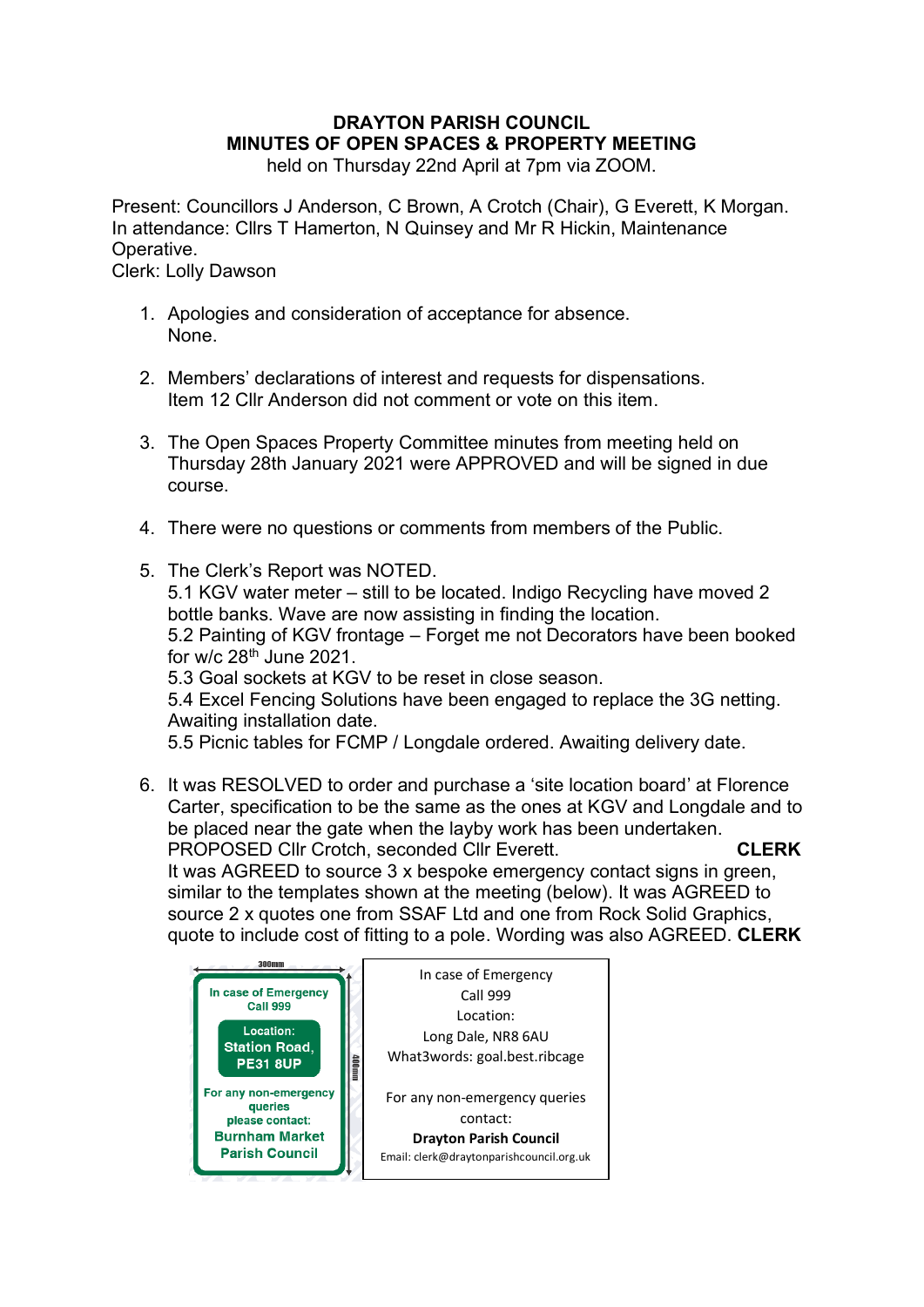- 7. It was RESOLVED that the 3G pitch, Youth Team, Bowls Club and 2 x football clubs at KGV for the period between 26<sup>th</sup> December 2020 and 29<sup>th</sup> March 2021 to receive either a full refund or zero invoice. PROPOSED Cllr Crotch, seconded Cllr Everett. **CLERK**
- 8. It was AGREED to leave the steel plate in place at the KGV pavilion. It was also AGREED to carry out annual visual inspections of the area as per HSE recommendations, inspections to be carried out by the maintenance operative. **R HICKIN**
- 9. It was AGREED that Larry Gray be permitted to hold a funfair at Longdale between 18<sup>th</sup> & 25<sup>th</sup> July 2021. It was AGREED CIIr Anderson would ensure the Parish Council receives copies of Insurance for each ride, a Safety Certificate for each ride and risk assessments including a Covid-19 risk assessment from the funfair organiser. It was AGREED Cllr Anderson would contact the Drayton Youth Football Club to inform them of the funfair dates.  **J ANDERSON**
- 10.It was RESOLVED to accept The Fenland Leisure Products Ltd quote of £582.07 incl VAT to repair to Spring Rocker at Longdale play area. **CLERK**
- 11.It was AGREED for Clerk & Mr R Hickin to source 3 x quotes for a goal post storage area including a concrete base using the specification on the G&G Fencing Ltd quote and to source 3 x additional quotes including a concrete base for a goal storage area which could be used for all goal posts, to be taken to the next OSP Committee meeting. **CLERK R HICKIN**
- 12.It was AGREED for Cllrs Hamerton, Anderton and Crotch to decide on the specification of CCTV upgrade required and source 3 x quotes to present at the next OSP committee meeting.

# **J ANDERSON, T HAMERTON & A CROTCH**

13.It was RESOLVED to recommend to full Council the Wicksteed quote of £7449.20 excl VAT to supply and install 'Ecotumble' at the Florence Carter Memorial Park, PROPOSED Cllr Anderton, seconded Cllr Crotch.

## *CLERK* **CLERK**

It was AGREED that Cllrs Brown, Crotch and Anderson would source 2 x quotes including Fenland Leisure Products Ltd for safety surfacing at Longdale to present at next OSP committee meeting.

## **C BROWN, A CROTCH & J ANDERSON**

9:00pm it was AGREED to suspend the standing orders and continue the meeting.

14.The location of picnic tables at FCMP and Longdale were APPROVED. It was AGREED to have no additional surfacing at this point. Clerk to arrange installation with Maintenance Operative. **CLERK & R HICKIN**